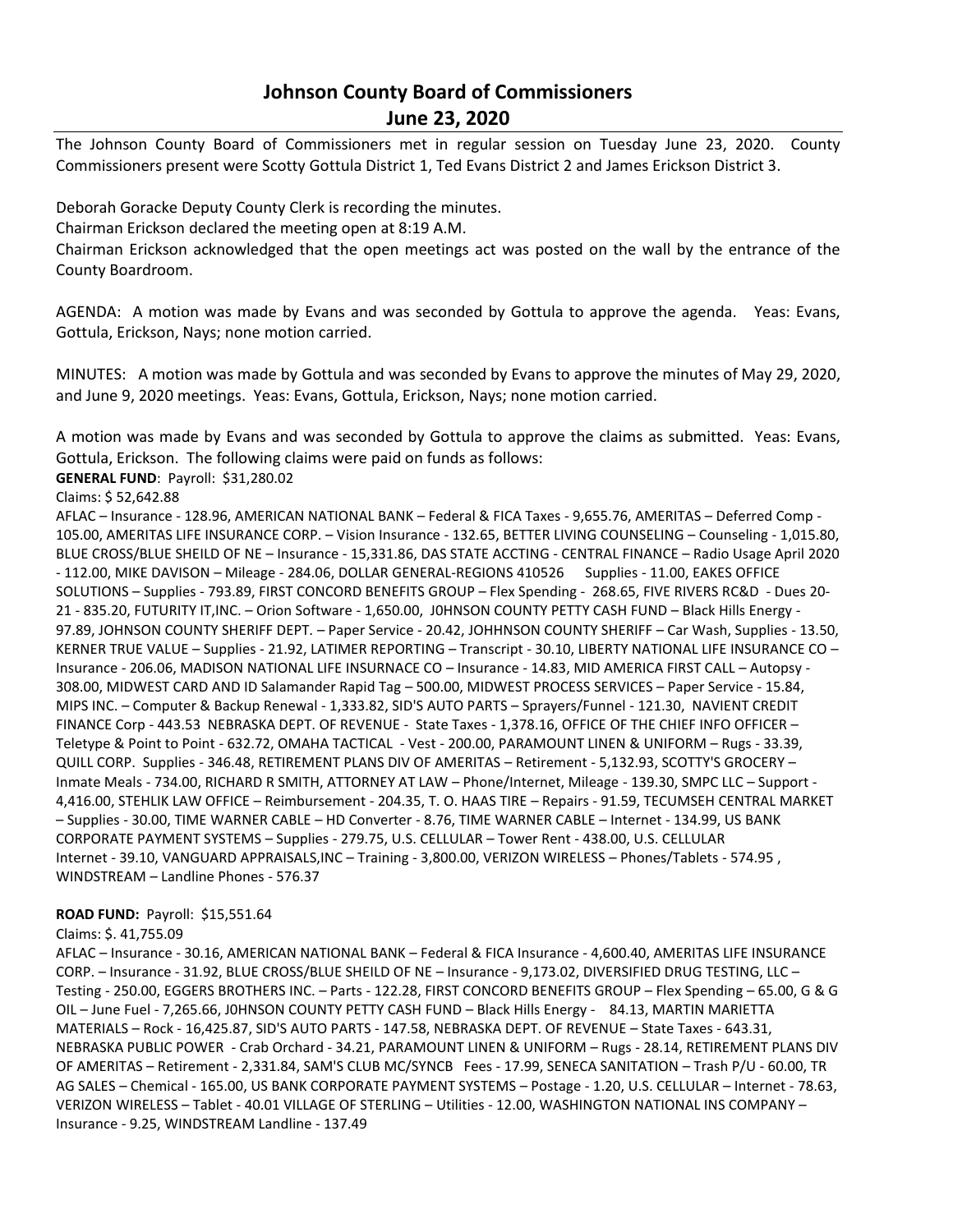## **911 EMERGENCY MANAGEMENT FUND**

Claims: 2,316.59 J0HNSON COUNTY PETTY CASH FUND – OPPD 911 Tower - 42.15, WINDSTREAM NEBRASKA INC – 911 Phones - 2,274.44

Emergency Manager Amanda Burki was present at the meeting to give her update on CoVid 19, and to discuss the proposed transfer from E911 to 911 for the reimbursement of phone bills.

A motion was made by Evans and was seconded by Gottula to approve Resolution 20-17 to transfer the sum of \$20,246.93 from Fund 2913 Johnson County 911 Wireless Service fund to Fund 2910 911 Emergency Manager fund. Yeas: Evans, Gottula, Erickson, Nays; none motion carried.

Highway Supt. Matt Schaardt was at the meeting to give his road and bridge report.

At 9:00 A.M. Amanda VanAsperen appeared via phone to discuss the Interlocal Agreement for the Drug Court, and review the budget. A motion was made by Evans and was seconded by Gottula to approve the Southeast Nebraska Adult Drug Court Interlocal Agreement 2020-2021 between Otoe, Richardson, Nemaha, Johnson and Pawnee Counties. Yeas: Evans, Gottula, Erickson, Nays; none motion carried. The term of the agreement is July 1, 2020, through June 30, 2021 cost to Johnson County is \$2,605.22.

Karley Black was present to give the board an update on hiring a UNL Extension Office manager.

A motion was made by Gottula, and was seconded by Evans to go into closed session at 9:11 A.M. Yeas: Evans, Gottula, Erickson, Nays; none motion carried.

The purpose of the closed session as to discuss personnel.

A motion was made by Gottula, and was seconded by Evans to go out of closed session at 9:38 A.M. Yeas: Evans, Gottula, Erickson, Nays; none motion carried.

Ken Mandl Veterans Service Officer was present at the meeting to discuss Veterans Service Board member appointments.

A motion was made by Evans, and was seconded by Gottula to approve Charlie Pierce for the opening of the V.F.W representative on the County Veterans Committee Term from July 1, 2020 to June 30, 2025. Yeas: Evans, Gottula, Erickson, Nays; none motion carried.

A motion was made by Gottula, and was seconded by Evans to appoint Shannon Nielsen for the Sterling Representative on the County Veterans Committee her term would be from today to June 30, 2024. Yeas: Evans, Gottula, Erickson, Nays; none motion carried.

A motion was made by Gottula, and was seconded by Evans to authorize the Johnson County Treasurer to transfer \$360,645.85 from County General Fund to the County Road Fund. Yeas: Evans, Gottula, Erickson, Nays; none motion carried.

A motion was made by Evans, and was seconded by Gottula to approve Resolution 20-16 A resolution to close fund 1500 County Relief and to transfer the balance of \$287.24 into County General Fund. Yeas: Evans, Gottula, Erickson, Nays; none motion carried.

A motion was made by Gottula, and was seconded by Evans to approve Resolution 20-18 a Resolution closing out fund 990 Economic Development and transferring the balance of the fund in the amount of \$8,934.85 to County General Fund. Yeas: Evans, Gottula, Erickson, Nays; none motion carried.